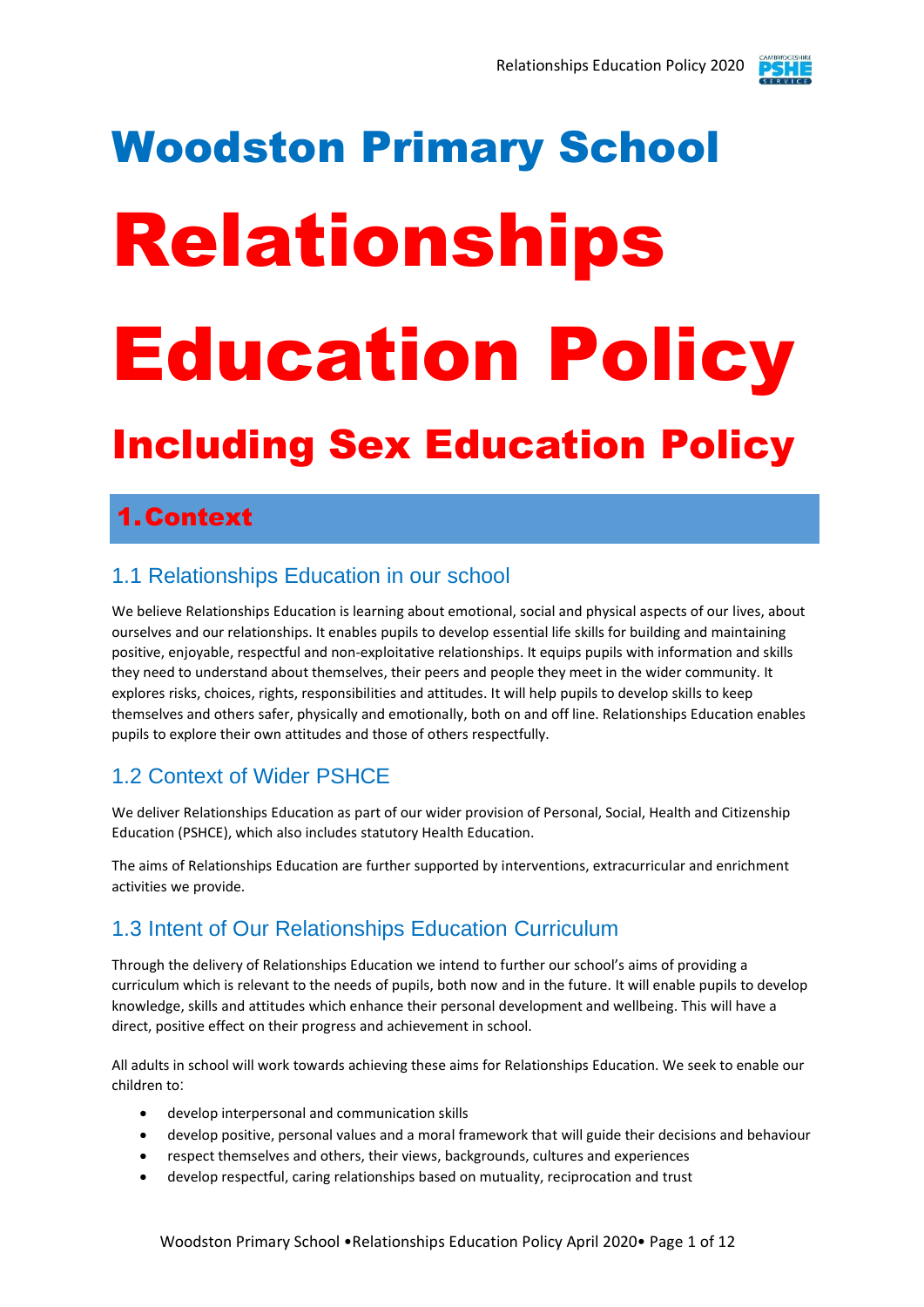

- develop their ability to keep themselves and others safe, physically and emotionally, both on and off line
- develop their understanding of a variety of families and how families are central to the wellbeing of children
- recognise and avoid coercive and exploitative relationships
- explore relationships in ways appropriate to their age and stage of development
- value, care for and respect their bodies
- build confidence in accessing additional advice and support for themselves and others.

# 2. Implementing Our Policy

#### 2.1 Inclusion

In relation to those with special educational needs or disability, we ensure our Relationships Education programme provides for those with additional needs. We recognise that those with SEND are often more vulnerable to sexual harassment and abuse and that we need to ensure that children are supported to develop appropriate strategies and attitudes to keep themselves safer. We consider:

- their level of vulnerability to coercion and pressure
- their previous experience of negative behaviours in peer or child-adult relationships
- their need to learn and demonstrate appropriate behaviour
- their need to develop self-esteem and positive body image
- the need to involve all staff, including ancillary staff and parents/carers, in policy development, planning and training
- the management of personal care
- clarity about sources of support for pupils.

#### 2.2 Equality

The [Equality Act 2010](http://www.legislation.gov.uk/ukpga/2010/15/contents) has special resonance in Relationships Education. Through this area of learning we seek to develop key interpersonal skills such as respect and empathy which enable pupils to understand the rights and responsibilities we all have towards one another.

The protected characteristics are: age, disability, gender reassignment, marriage and civil partnership, pregnancy and maternity, race, religion or belief, sex and sexual orientation.

We will ensure that our provision of Relationships Education is not only equally accessible and inclusive for all pupils with protected characteristics, or who have family members with protected characteristics, but also that it reduces discrimination, advances equality of opportunity and encourages good relations between different groups.

In order to ensure that Relationships Education meets the needs of all:

- We will reflect a range of lifestyles and family structures so that all children see themselves and their families reflected back in the lessons.
- We will ensure that the law in relation to, for example, marriage, online behaviours, sexuality, gender and violence are explained in age appropriate ways.
- Where there are different cultural or religious views about families, relationships or behaviours, we will share these to ensure children see their family views represented.
- We will not seek to gain consensus, but will accept and celebrate difference.
- We will, as appropriate, ensure that a variety of views and beliefs are reflected back to pupils.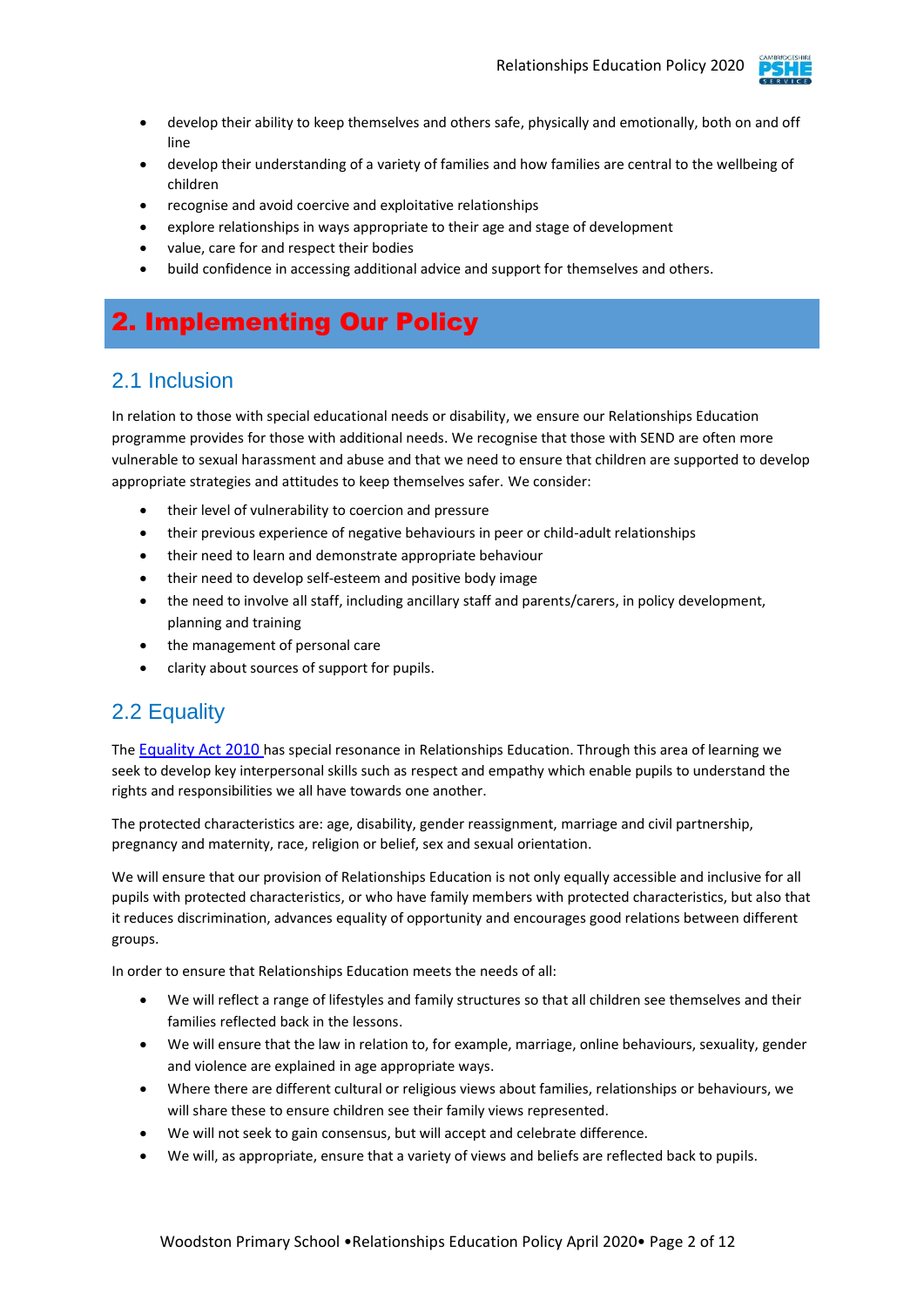

- In order to ensure that children of all genders can access information they need, we will teach in mixed gender groups wherever possible.
- We will encourage respect and discourage abusive and exploitative relationships.
- We will not ask children to represent the views of a particular religious or cultural group to their peers, unless they choose to do so.

We support children in developing their knowledge about and attitudes towards diversity throughout units of work including:

- Diversity and Communities
- Family and Friends
- Beginning and Belonging

#### 2.3 Safeguarding

We understand the importance of high quality Relationships Education as we fulfil our statutory safeguarding duties. Relationship Education enables pupils to understand about mutual, consensual and reciprocated relationships in all their forms. Whether the children are learning about friendships, families, relationships in school or the wider community, they will be developing essential skills which underpin their ability to recognise abusive relationships. Teaching about 'Family and Friends' and 'Anti-bullying' enables us to fulfil our statutory duty to prevent 'peer-on-peer' abuse.

In the case of RSE and Personal Safety, we recognise that effective teaching may alert children to what is appropriate and inappropriate behaviour (including inappropriate sexual behaviour) and that there is an increased possibility that a disclosure relating to abuse may be made. RSE and Personal Safety enable us to fulfil our duty to prevent Female Genital Mutilation (FGM). All staff are aware of the Safeguarding and Child Protection procedures and will report disclosures or concerns to the Designated Safeguarding Lead (DSL) immediately.

#### 2.4 Development of the Policy

This policy has been developed in consultation with pupils, staff, governors and parents/carers. The consultation period followed the provision of information about the duties and statutory elements which have to be included in Relationships Education. It has also included gathering views on needs and priorities for the school community.

All views expressed by pupils, staff, governors and parents/carers about the policy have been considered. Consultation did not give a veto to individual members of the school community. The final decision on policy and delivery has been made by the school, having listened to the needs and views of the school community.

#### 2.5 Consulting on our Policy

Parents/carers, pupils and other stakeholders have been given information about Relationships Education and associated duties in ways which are accessible to them. They have been asked for their views about appropriate ages for particular topics, to share relevant views and beliefs and to consider the suitability of the school's aims for Relationships Education.

Some parents/carers and pupils have been consulted directly through surveys, drop ins, structured lesson content. Parents/carers and pupils have also been represented by a focus group, parent/carer forum, parent/carer governors.

Further consultation with parents/carers and pupils will be carried out when the policy is reviewed, which happens at least every 3 years.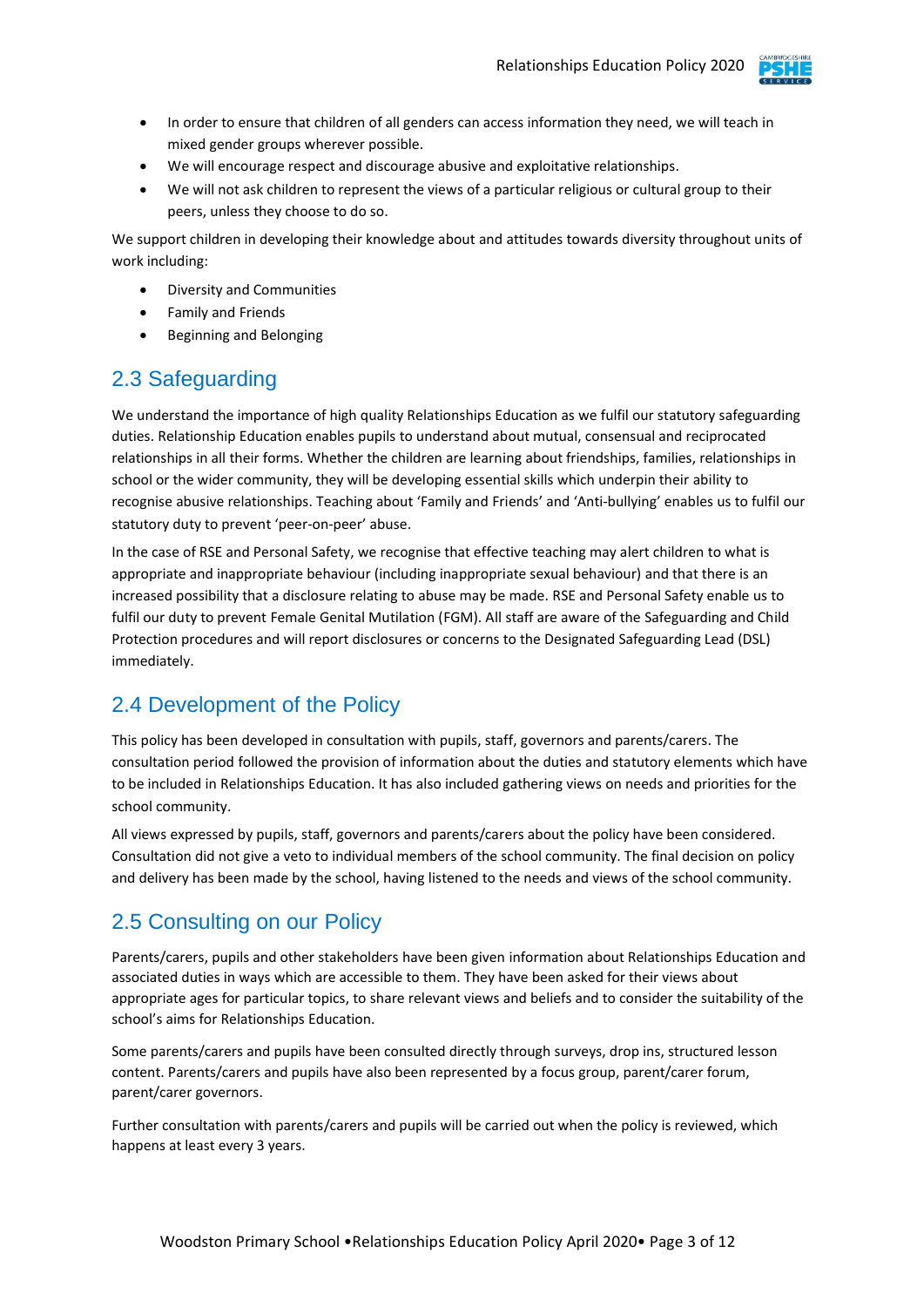

# 3. Involving the Whole School Community

#### 3.1 Working with Staff

Teaching Relationships Education can be very rewarding, but we understand that, in order to feel confident, staff need opportunities to develop their own knowledge, skills and attitudes. We recognise that every adult has different personal beliefs and attitudes, but that all teachers must understand and comply with their duties connected with safeguarding, equality and inclusion.

Teachers have a duty to deliver statutory areas of the curriculum and all teachers will be supported to develop their skills in delivering non statutory areas such as sex education. We will discuss relevant issues and staff concerns and, where appropriate, arrange training to enable staff members to feel confident in delivering the various aspects of Relationships Education. We will also encourage the sharing of good practice. We may also use team teaching to develop confidence.

#### 3.2 Engaging with Pupils

We will involve pupils in the evaluation and development of their Relationships Education in ways appropriate to their age. We will seek opportunities to discuss children's views about the content of their PSHCE lessons.

- We will engage the pupils in assessment activities to establish their development needs, for example 'Draw and Write' activities.
- We will encourage pupils to ask questions as they arise by providing anonymous question boxes.
- We will ask pupils to reflect on their learning and set goals for future learning.
- We will consult pupils (e.g. through School Council) about their perception of the strengths of our Relationships Education provision and the areas to be further developed.

#### 3.3 Working with Governors

This policy has been developed with governor involvement, so that the governors are able to fulfil their statutory duties.

It is the responsibility of the governors to ensure, through consultation, that the Relationships Education Policy reflects the needs and views of our community.

In order to facilitate this process, the Relationships Education Policy will appear annually on the agenda of one governors' meeting. The policy will be available on the school's website. A link governor for PSHCE (including Relationships Education) will be nominated.

It is the role of governors to ensure that:

- pupils make progress in Relationships Education in line with the expected educational outcomes
- the subject is well led, effectively managed and well planned
- the quality of provision is subject to regular and effective self-evaluation
- teaching is delivered in a way which is accessible to all
- clear information is given to parents/carers
- the subject is resourced and taught in a way which enables the school to fulfil statutory requirements.

#### 3.4 Communicating with Parents/carers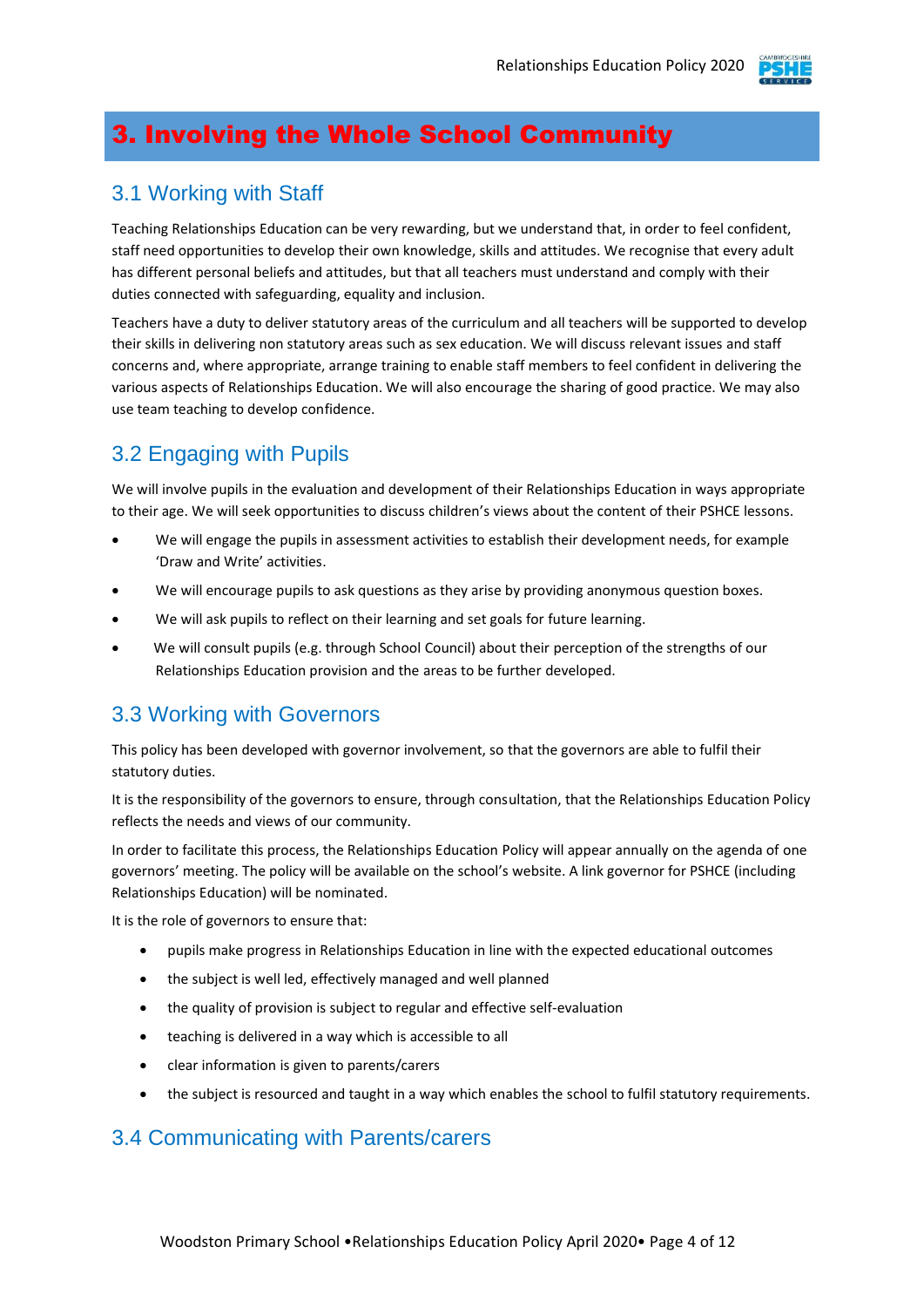

Parents/carers are the first educators of their children about relationships, emotions, empathy, respect and growing up. We recognise that many children like to receive information about relationships from their parents/carers in addition to their learning in school. Therefore we seek to work in partnership with parents/carers when planning and delivering Relationships Education. We will encourage this partnership by:

- *Sharing details of our curriculum on our website*
- *Informing parents/carers by newsletter or leaflet of forthcoming Relationships Education topics e.g. Personal Safety, Anti-bullying and RSE*
- *Providing supportive information about parents' role in Relationships Education*
- *Inviting parents to discuss their views and concerns about Relationships Education on an informal basis through drop ins*
- *Signposting parents/carers to sources of support to help them address the needs of their child or build their own confidence in talking about relationships with their children.*

#### 3.5 Working with External Agencies and the Wider Community

We believe that all aspects of Relationships Education are most effectively taught by those who know our pupils well and are aware of their needs. We encourage visitors to our school, who may enhance, but never replace, our planned provision. We will work closely with visitors to ensure that the needs of our pupils are met.

We will follow this Code of Practice when working with visitors:

- The care and management of pupils is the responsibility of the school at all times.
- In class teaching situations, visitors will not be asked to work alone with pupils, but will be supported by a member of staff.
- The school will know whether visitors are DBS checked and arrangements will be made to accompany them as appropriate.
- All visitors will be made aware of the content and principles of this Policy, prior to their visit.
- All lessons will be planned in direct liaison with the PSHCE Co-ordinator/Class teacher, taking account of the age and needs of the group and the context of the work within the Relationships Education programme.
- Visitors will be reminded that, whilst contributing to Relationships Education in a classroom setting, they must adhere to the same confidentiality code as staff members. Class teaching must be seen as separate from health or other targeted interventions to support wellbeing.
- Any resources which a visitor wishes to use or distribute will be discussed and agreed with the PSHCE Co-ordinator/Class Teacher beforehand.
- The contributions of visitors will be regularly monitored and evaluated.

# 4. Curriculum Organisation

Our Relationships Education Curriculum (see appendix) is wholly consistent with the DfE statutory requirements for Relationships Education and Health Education (2020), National Curriculum (2014), other DfE and OfSTED guidance. It also reflects best practice described by the Sex Education Forum and PSHE Association. We consider Relationships Education to be a continuous process of learning, which begins before the children enter our school and continues into adulthood. We have planned a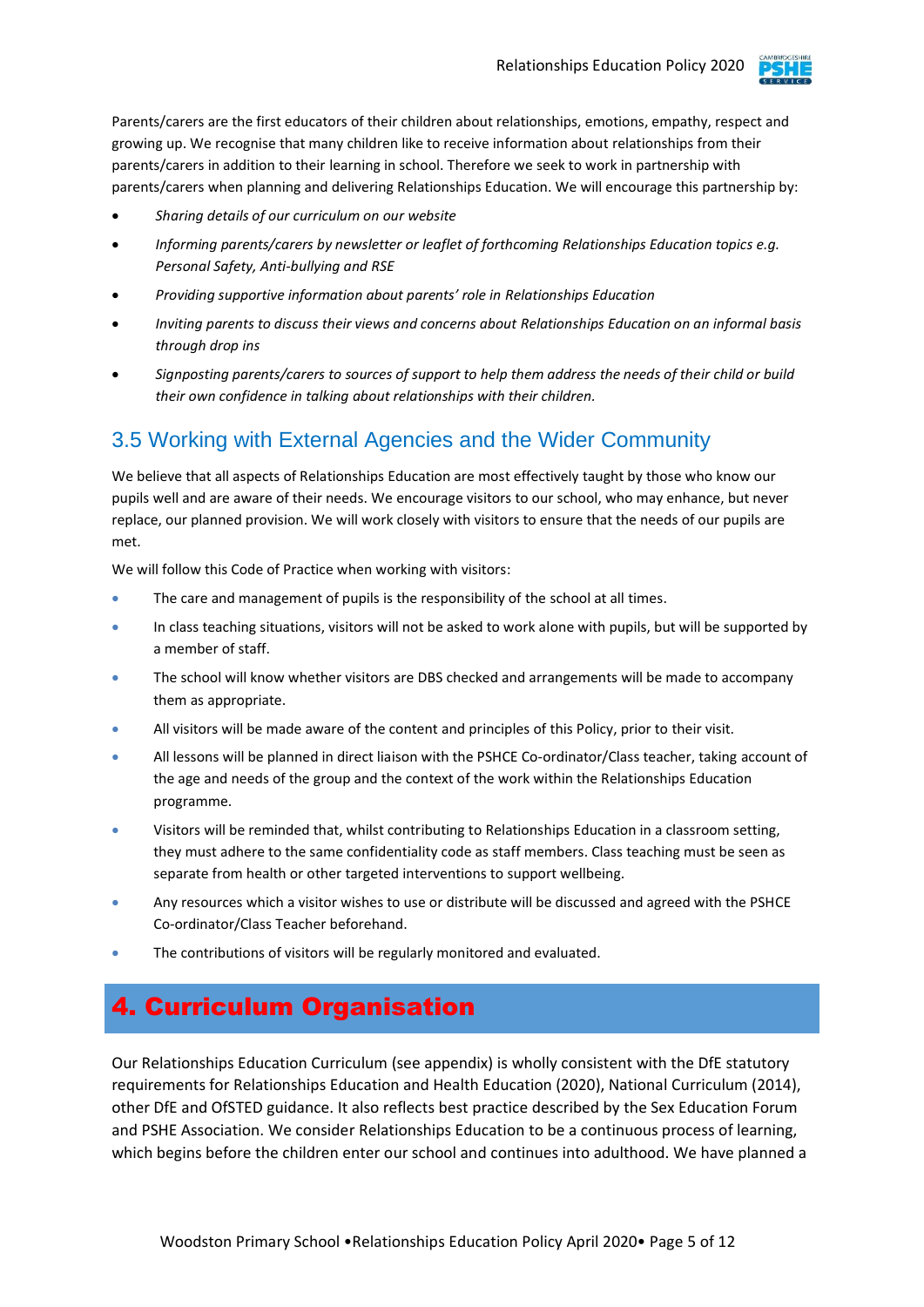

curriculum appropriate to each age group with a spiral of progression. All adults working with children have a part to play in supporting the delivery of Relationships Education.

Relationships Education is learning about:

- Families and People who care for me
- Caring Friendships
- Respectful relationships
- Online Relationships
- Being Safe

Our PSHCE topic structure does not separate delivery of Relationships Education from Health Education and wider PSHCE. We deliver topics which, taking the lead from children's lived experiences, consider related themes including development of knowledge, skills and attitudes in an integrated way. The topics where Relationships Education is a significant driver are:

- Anti-bullying
- Digital Lifestyles
- Diversity and Communities
- Family and Friends
- Managing Change
- My Emotions
- Personal Safety
- Relationships and Sex Education

Also: Working Together, Beginning and Belonging, Rights, Rules and Responsibilities

Relationships Education will be taught in:

- PSHCE through designated lessons, circle time, focused events, health weeks
- Other curriculum areas, especially Science, English, RE, PE and computing
- Enrichment activities, especially our assembly programme, growth mindset approaches, visits from the Life Education Centre, social skills groups, involvement in school trips and adventurous activities, activities carried out as part of our development as a healthy school.

#### 4.1 Teaching Methodologies

Our aim is that teachers use a range of teaching methodologies where skills such as communication, compromise and negotiation are practised in classroom situations and where attitudes such as respect and empathy are modelled and discussed. We encourage teachers to ensure that group work, debate, taking other people's view points and working together are practised in all PSHCE lessons and across the wider curriculum. Our Relationships Education lessons are not simple opportunities to give information, but to explore views and perspectives and develop possible solutions through discussion and interaction.

In keeping with this approach we base our curriculum on a series of questions children will have the opportunity to engage with, rather than banks of knowledge they will acquire.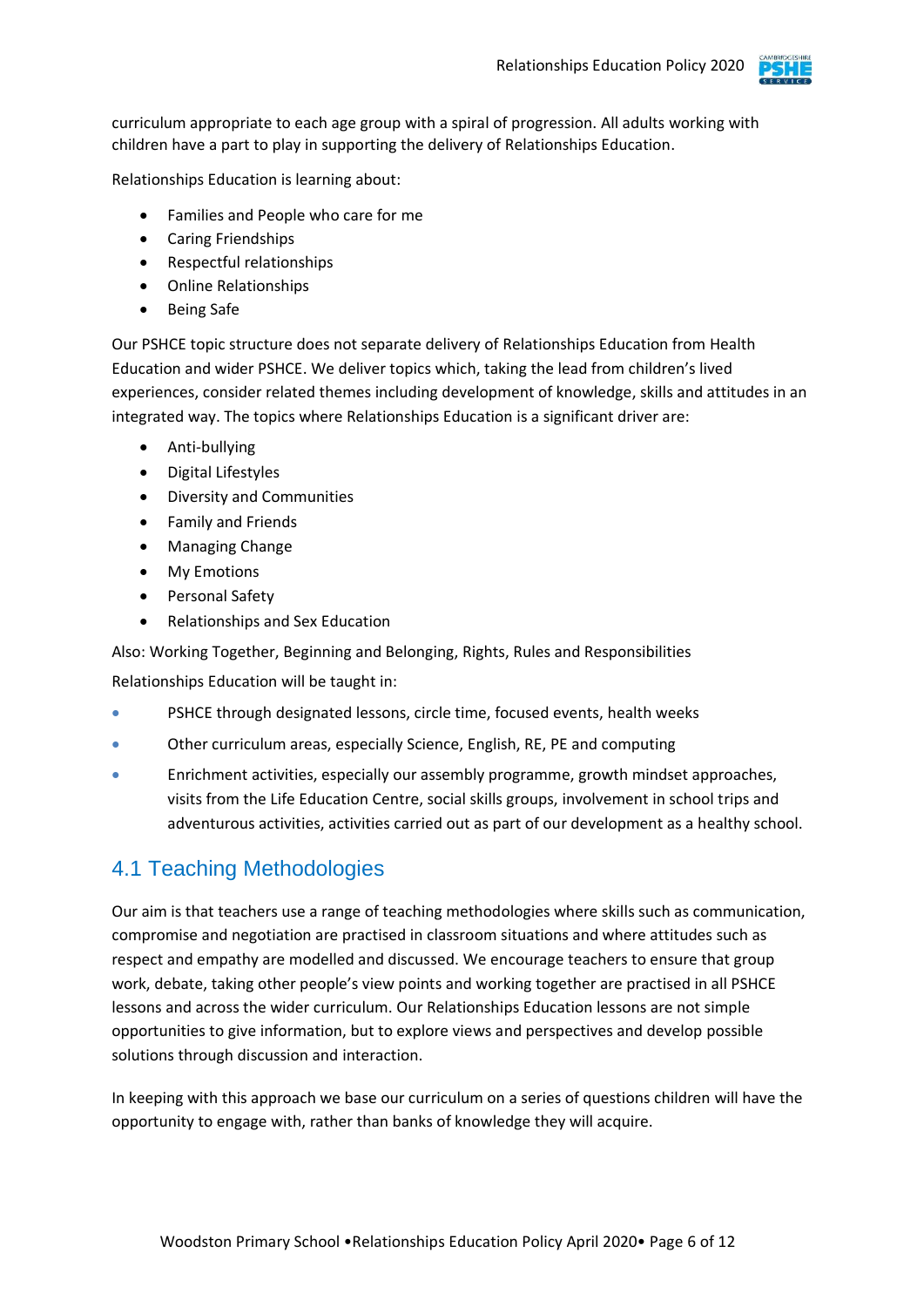

**Ground Rules:** Relationships Education is taught in a safe, non-judgemental environment where all adults and children are confident that they will be respected. Specific ground rules will be established at the beginning of any Relationships Education work, in addition to those already used in the classroom. They will cover the following areas:

- appropriate use of language
- the asking and answering of personal questions
- strategies for checking or accessing information.

**Distancing Techniques:** In order to protect children's privacy, we will employ teaching and learning strategies which enable them to discuss issues without disclosing personal experience. For example, we will use fiction, puppets, case studies, role-play, videos, theatre in education to enable children to share ideas and opinions and to practise their decision-making skills in a safe learning environment.

#### 4.2 Anti-bullying and Friends and Family

#### 4.2.1 Our Aims for Anti-bullying and Friends and Family

We recognise that children learn about skills which contribute to their ability to build and sustain healthy relationships in a wide variety of ways, not only through planned lessons, but through their everyday experiences at school and at home. Our school ethos, wider enrichment opportunities and the interventions and support offered all contribute to the development of these skills.

In addition to our broad aims for Relationships Education, in our planned lessons on Anti-bullying and Family and Friends we aim to ensure that children:

- Learn skills for developing and sustaining healthy friendships
- Are able to apply principles of mutuality, equality, respect and loyalty across different types of relationships
- Are able to identify coercion, manipulation and power imbalance across different types of relationships
- Learn that empathy, communication skills, emotional literacy and positive mental health all contribute to healthy relationships
- Learn about the breadth of different family structures, lifestyles, religions and cultures and understand how to show respect and celebrate difference
- Are able to ask for support and support others when relationships are tough.

#### 4.2.2 Our School Context

We weave a variety of approaches which support Anti-bullying into the wider life of our school e.g. participation in Anti-bullying week, Peer mediators, assembly programmes.

We offer a variety of interventions and support to children experiencing friendship difficulties or experiencing bullying e.g. Circles of Support, play leaders, trained MDS

All members of staff understand their role in supporting our strong anti-bullying culture.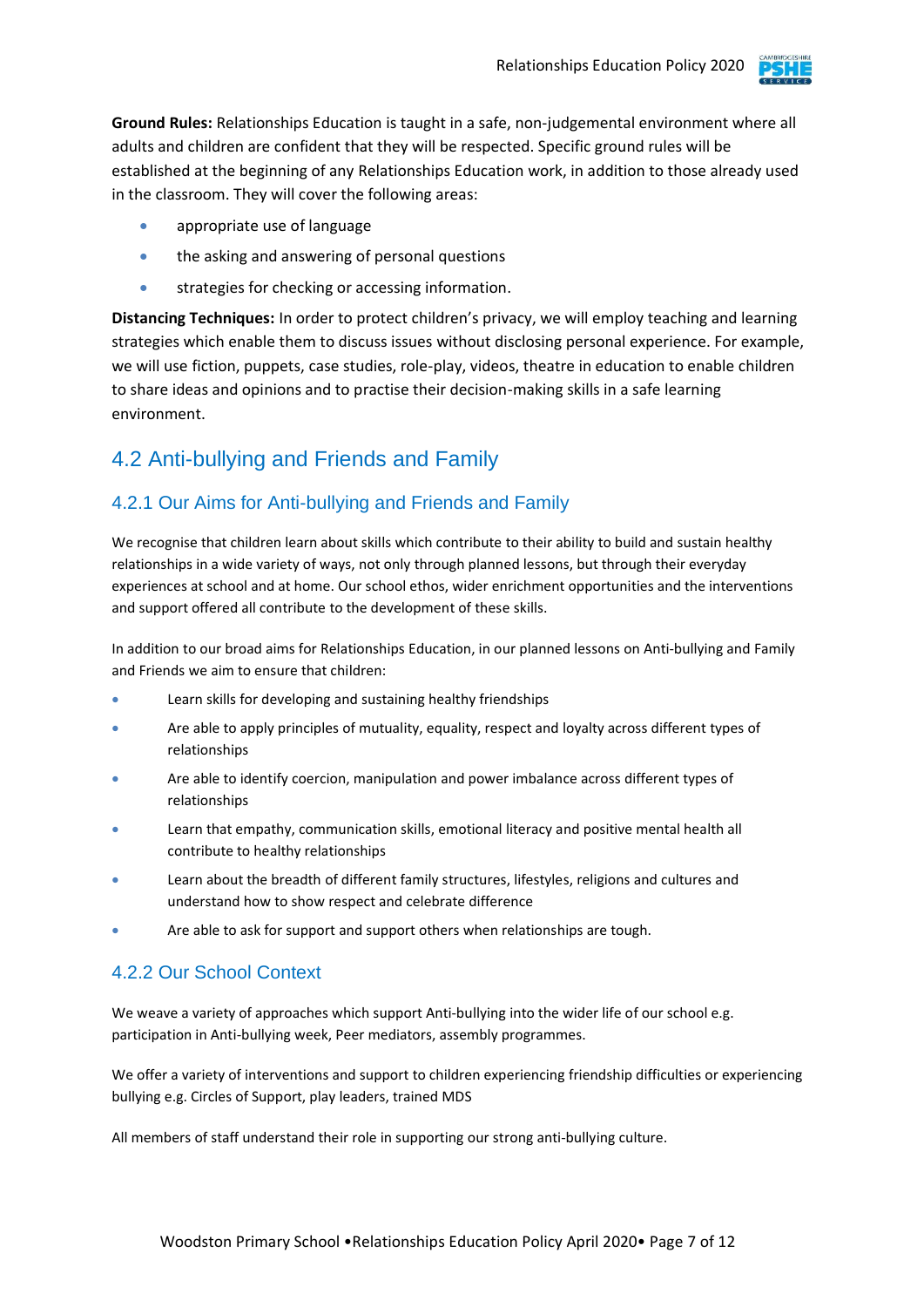

Other school policies which are particularly relevant to our work to support mental health are Safeguarding, Behaviour, Anti-bullying, Acceptable Use.

#### 4.3 Relationships and Sex Education (RSE)

#### 4.3.1 Our Aims for RSE

We recognise that children learn about relationships and their growing and changing bodies at home and at school. We believe that a partnership between home and school is the most supportive environment for learning in this area. At school children learn about RSE topics though planned lessons, but also through wider provision and our inclusive school environment.

In addition to our broad aims for Relationships Education, in our planned lessons on Relationships and Sex Education we aim to ensure that children:

- develop understanding of the value of marriage, stable relationships and family life as a positive environment for bringing up children
- name the private parts of the body confidently and communicate with trusted adults to keep themselves safe
- be prepared for puberty and the emotional and physical effects of body changes, including menstrual wellbeing
- understand the attitudes and skills needed to maintain personal hygiene

#### 4.3.2 Our School Context

Our topic, RSE, combines elements of Relationships Education (e.g. learning about families, personal safety and emotional wellbeing) with aspects of Health Education (e.g. learning about the spread of illnesses and the changing adolescent body). This combination offers the best location for our provision of non-statutory sex education. Although 'RSE' as a subject is not statutory at primary level, many aspects of our RSE topic are statutory parts of Relationships Education and Health Education. Some elements of our RSE topic are part of the statutory National Curriculum for Science (e.g. the biological aspects of puberty, reproduction and the spread of viruses).

We will ensure that children receive teaching about puberty at Y5 and Y6 in order to prepare them for the physical, emotional and social changes they are approaching or undergoing. We will review the age at which puberty is introduced depending on the needs of each cohort.

We understand that at times children will benefit from varying methods of delivering the RSE curriculum. For example, we may use single-sex groups or small group teaching where this will help us to meet the needs of particular children more effectively, we will use team teaching where this enables us to best use teacher expertise*.* We will ensure there are positive educational reasons for each method of delivery.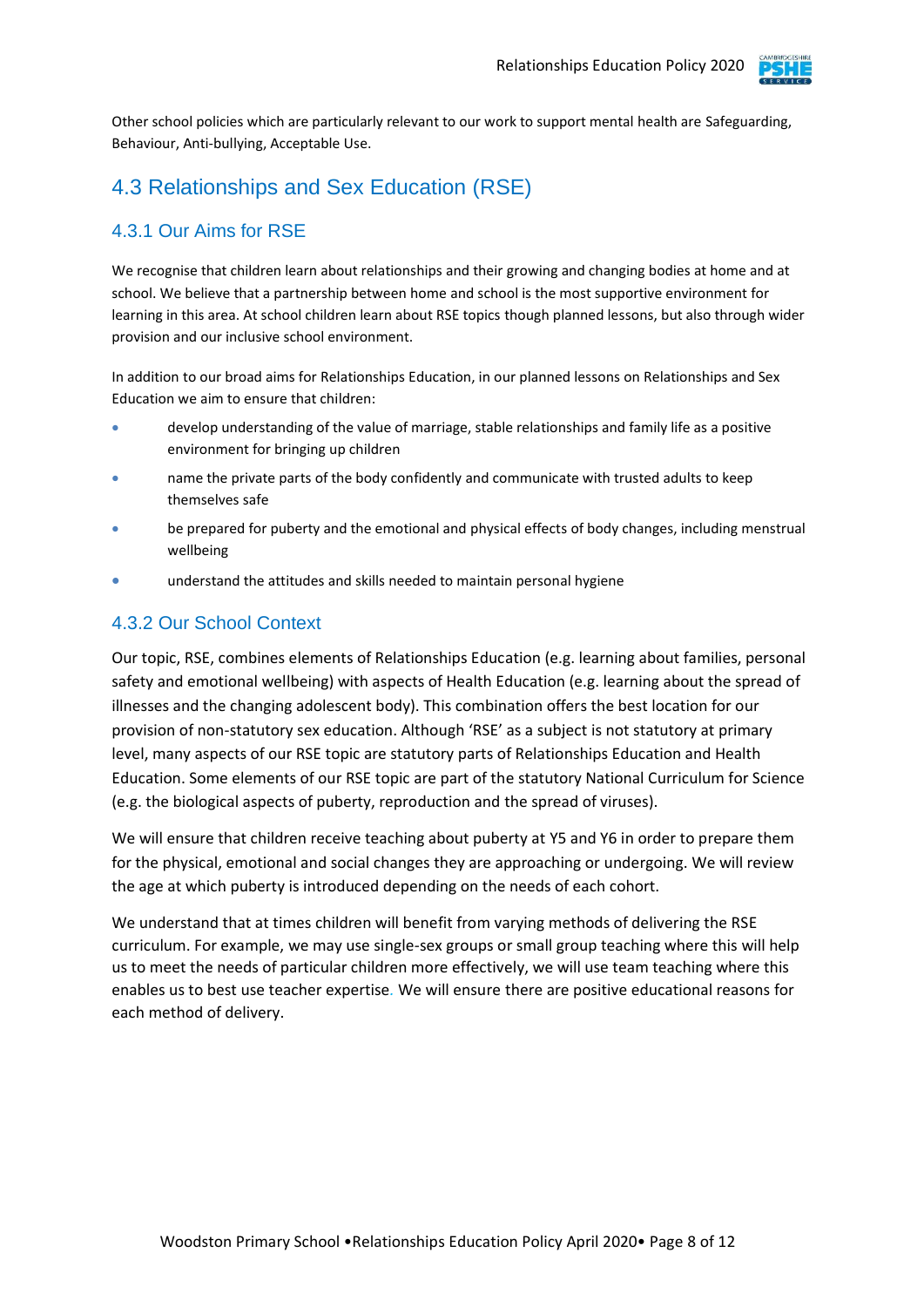

#### 4.4 Curriculum Materials and Resources

We will primarily use the Cambridgeshire Primary Personal Development Programme and the resources recommended within it when planning and delivering Relationships Education. We will avoid a 'resource-led' approach, instead focussing on the needs of the children and our planned learning objectives. We will carefully select resources which meet these objectives. We will evaluate teaching resources thoroughly before using them. We will select resources which:

- are consistent with our curriculum for Relationships Education
- relate to the aims and objectives of this policy
- are suitable to the age, maturity, needs, linguistic proficiency and ability of the children
- appeal to adults and children
- are up-to-date in factual content
- are produced by a reputable organisation
- do not show unfair bias e.g. towards a commercial product, religious view point
- avoid racial, gender, sexual, cultural and religious stereotyping and heteronormativity
- encourage active and participative learning
- conform to the statutory requirements for Relationships Education.

#### 4.5 Safe and Effective Practice

#### *In our school we have a clear protocol for confidentiality, which is shared with staff, pupils and parents/carers. We ensure:*

- Staff are unable to offer absolute confidentiality.
- We will reassure children that staff will act in their best interests and that this may involve sharing information if the child is at risk of harm.
- Children will be told if information is to be shared (taking special care with very young children or those with significant special needs) and will be offered appropriate support.

Professionals, such as school nurses and youth workers, are bound by their professional codes of conduct when offering advice and guidance to individual pupils. This often involves offering a greater level of confidentiality than school staff are able to give. However, in a classroom and other teaching situations, when they are contributing to our planned Relationships Education programme. Health professionals will ensure that children are aware of the boundaries of confidentiality when beginning work with classes.

**Answering Questions:** We acknowledge that sensitive and complex issues will arise in Relationships Education, as pupils will naturally ask questions. When spontaneous discussion arises, it will be guided in a way which reflects the stated school aims and curriculum content. As a first principle, we will answer questions relating to the planned curriculum for that age group or below to the whole class. We will answer questions relating to areas beyond the planned curriculum for that age group, in a sensitive and age appropriate way, only to the pupil/s who have asked the question. Teacher may decide to inform families about questions which go beyond the planned curriculum, in order to further home/school partnerships. If a member of staff is uncertain about the answer to a question which goes beyond the curriculum, or indeed whether they wish to answer it, they will seek guidance from the PSHCE leader/Designated Safeguarding Lead. In some cases the question will reach beyond the planned curriculum for Y6 and the question will not be answered in school. The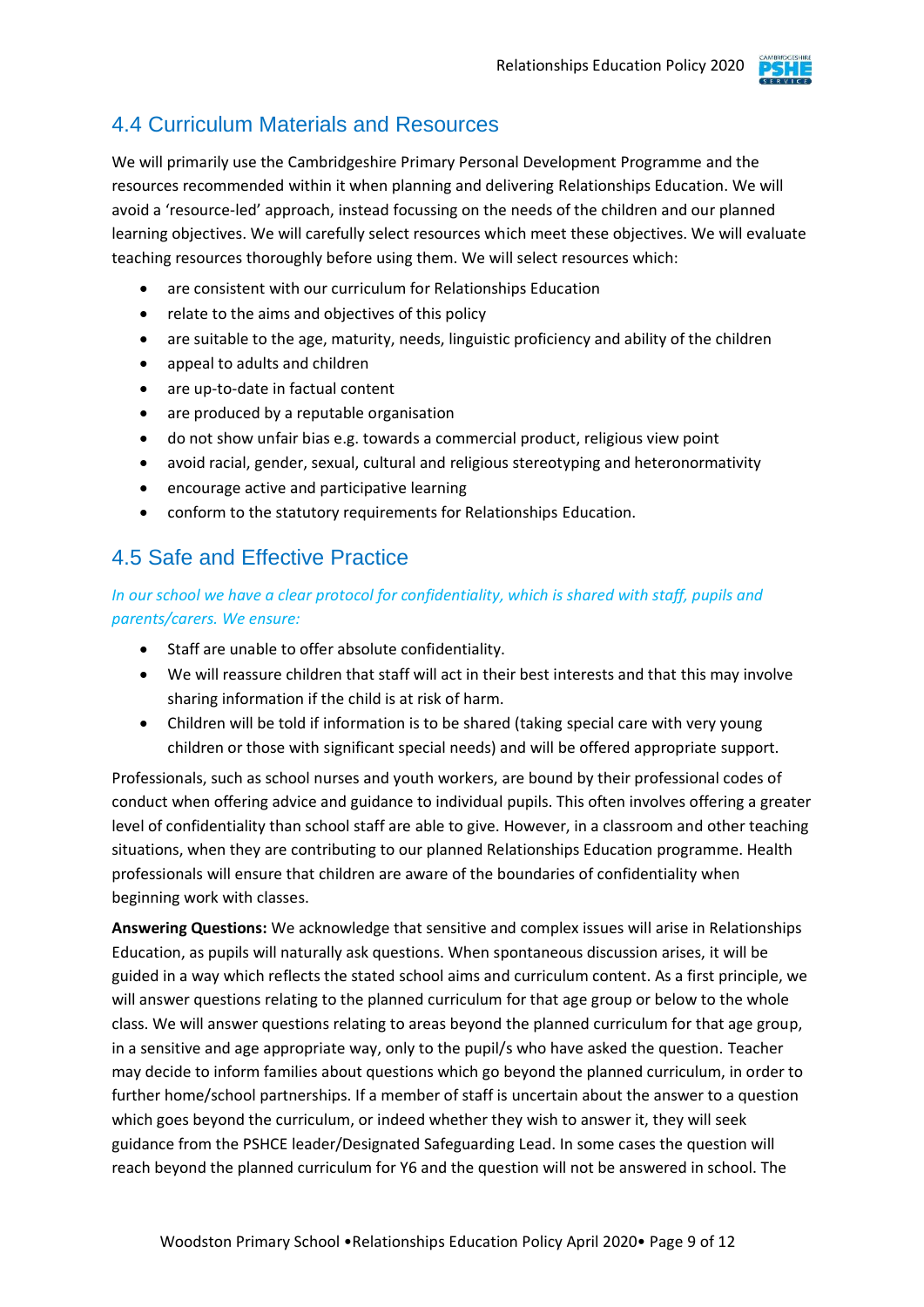

child will be asked if they would like support to ask their questions at home or to another trusted adult.

When answering questions, we shall ensure that sharing personal information by adults, pupils or their families is discouraged. Where the question indicates the need for pastoral support, the conversation will be deferred to a time outside the teaching session and other colleagues may be involved. Where a question or comment from a pupil in the classroom indicates the possibility of abuse, coercion or exploitation, teachers will pass this information to the DSL in line with the school Safeguarding policy.

#### 4.6 Assessment, Recording, Reporting

Relationships Education will be assessed in a variety of ways, including the use of self-assessment and teacher assessment. Guidance provided in the Cambridgeshire Primary PDP will be used.

# 5. Sex Education Policy

#### 5.1 Definition of Sex Education

Following guidance from the DfE, we define Sex Education as learning about 'how a (human) baby is conceived and born'.

This extends the learning about sexual reproduction in 'some plants and animals' required through the Science national curriculum. It also complements the statutory requirement to teach about puberty as part of Science and Health Education, as understanding sexual reproduction in humans enables children to understand the processes of puberty.

#### 5.2 Consultation about Sex Education

We have a taken into account the DfE's recommendation that all primary schools have a Sex Education programme and we understand that this is not statutory. We understand that our teaching in sex education must be tailored to the needs and physical and emotional maturity of the pupils.

Parents/carers, governors and pupils have been consulted about this via online surveys and focus groups. Our school has decided that we will offer content in Sex Education in the context of Relationships Education and RSE.

#### 5.3 Content of Sex Education

The content of our Sex Education programme will be gradually developed in an age appropriate way. The children will not learn about human sexual reproduction until Y5/6.

Y1/2 will learn that human babies grow inside their mothers alongside learning in Science that adult animals produce offspring like themselves. (Cats have kittens. Cows have calves etc.)

Y3/4 will learn that every human began when a seed from a male and an egg from a female join together. They will not yet learn about the means by which egg and sperm join.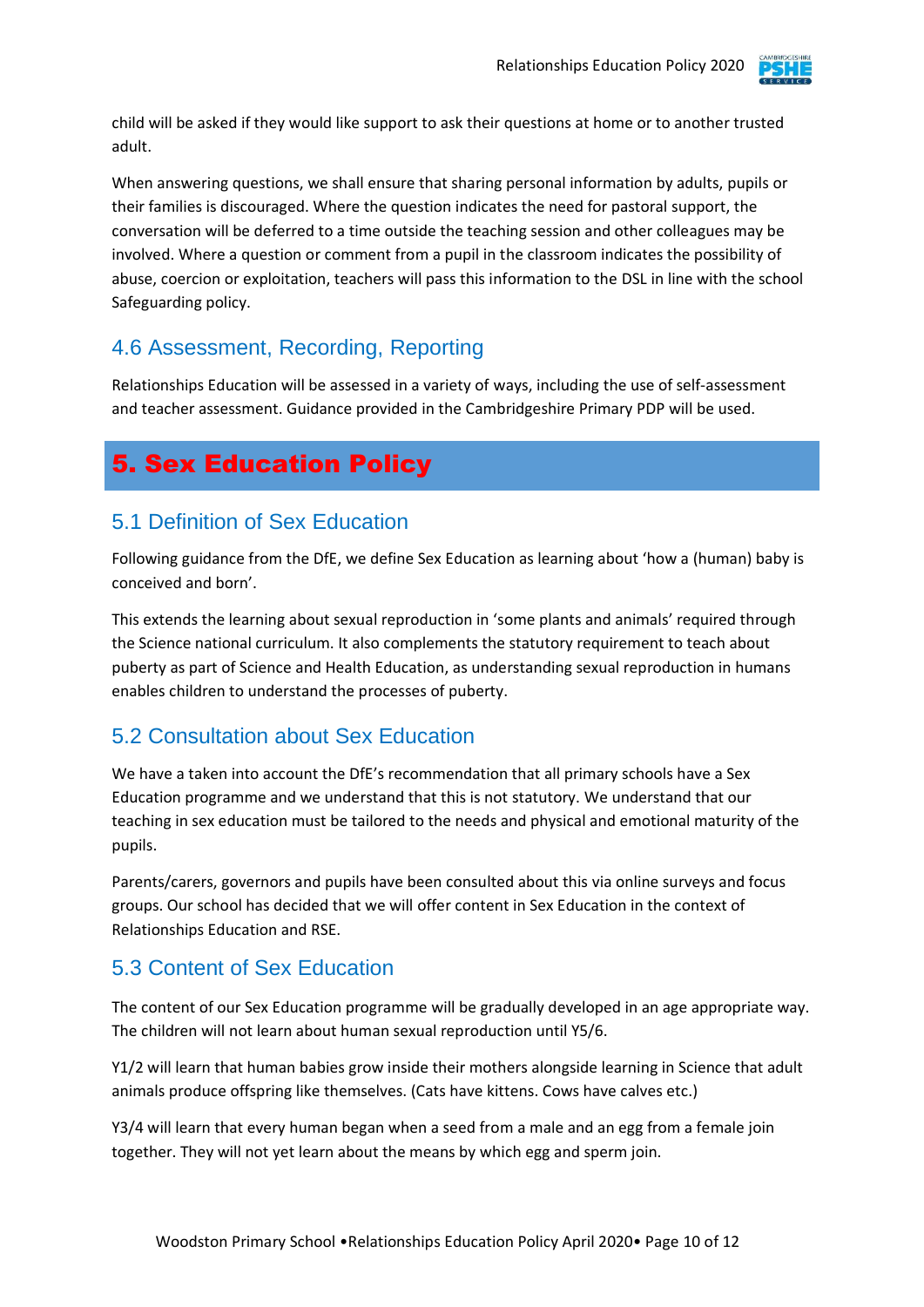

Y5/6 will learn about human sexual reproduction and other ways that eggs and sperm are joined (eg IVF) in age appropriate detail. They will learn about vaginal birth and caesarean section in age appropriate ways, reflecting the experiences of children and families they know.

#### 5.4 Teaching Methodologies

In Sex Education there is a certain amount of knowledge which has to be imparted. Teachers will give the facts in an accessible way using a range of approaches, such as picture books and scientific descriptions. We will avoid resource-led approaches which rely on worksheets or lengthy audio visual resources. Pupils will be asked to consolidate their learning in ways which enable them to develop skills to discuss sexual body parts and functions confidently.

#### 5.5 Delivery of the Sex Education Curriculum

Sex Education will be delivered as part of our topic called Relationships and Sex Education (RSE) by a teacher, who knows the needs and natures of the children. The teacher is best placed to tailor the learning to the needs of the pupils.

Parents/carers will be informed by letter/email/via the school website about the content of the curriculum in advance of teaching and will be invited to talk to staff if they have questions.

Teachers will be offered support to develop their skills and to learn from others where needed.

#### 5.6 Right to be excused from Sex Education

Parents/carers have the right to request that their child be excused from some or all of Sex Education delivered as part of statutory Relationships Education. Before granting any such request the Head Teacher. PSHE leader will discuss the request with parents/carers (and if appropriate with the child) to ensure that their wishes are understood and to clarify the nature and purpose of the curriculum. The educational, social and emotional benefits for the child of being part of the lessons will also be discussed. We will record the discussion and the outcomes.

We will consider compromise arrangements which will enable the child to receive Sex Education at school.If a pupil is excused from Sex Education, we will ensure that the pupil receives appropriate, purposeful education during the period of withdrawal.

The parents/carers will be asked to reconfirm their decision to withdraw their children from Sex Education each time a Sex Education element is planned for their child.

# 6. Monitoring, Review and Evaluation

Monitoring, review and evaluation of the Policy is the responsibility of the PSHCE leader/head teacher. The governing body will ask for information relating to the effectiveness of the policy when it is monitored every year. Information will be gathered from the *Head Teacher, the PSHCE Leader parents/carers and pupils* to inform judgements about effectiveness.

The policy will be comprehensively reviewed with engagement from members of the school community every three years, or sooner if an issue or incident occurs which warrants it.